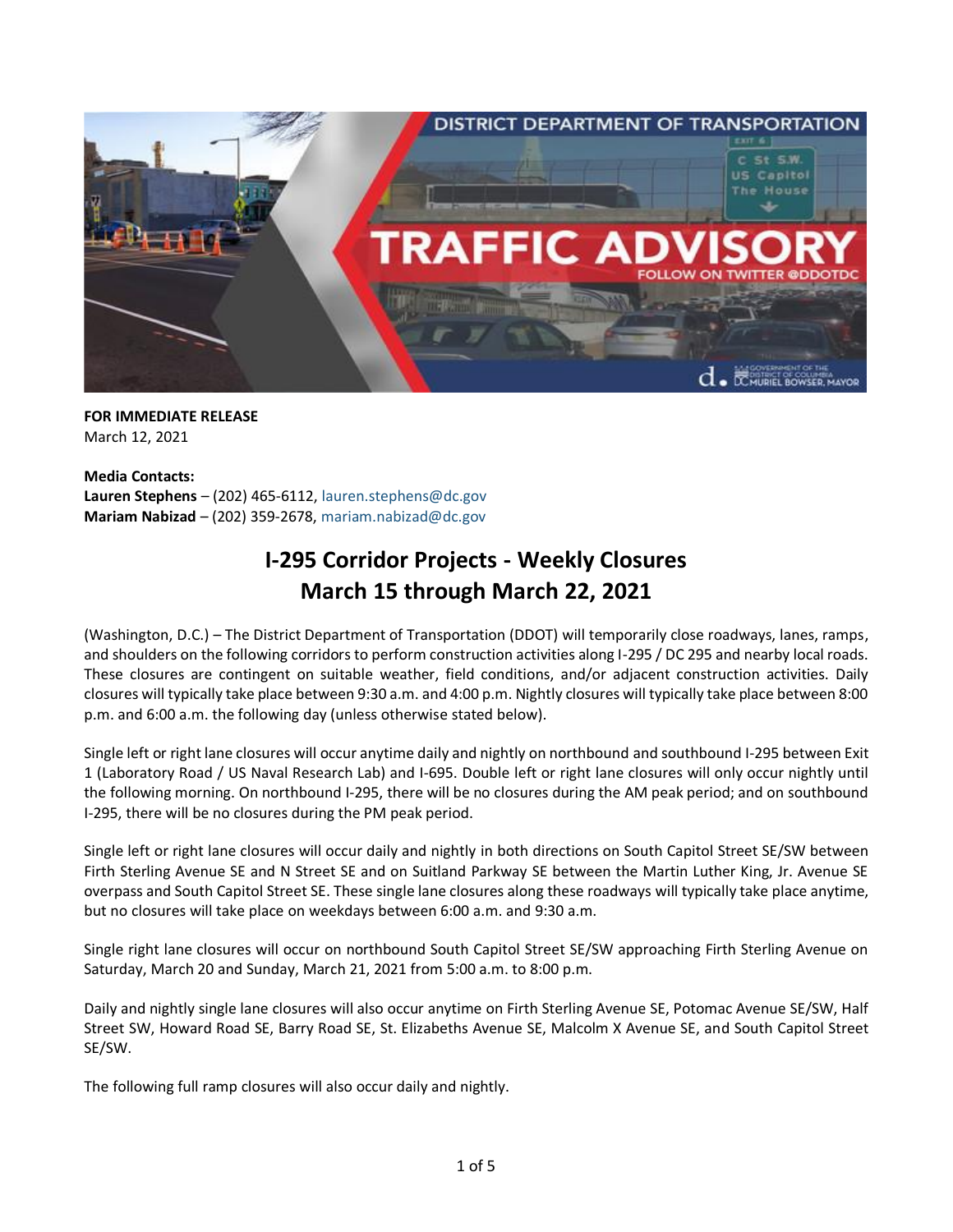- Exit 3B from I-295 Northbound (South Capitol Street / Nationals Park / Downtown)
- Exit 4 from I-295 Southbound (South Capitol Street / Suitland Parkway)
- I-295 Northbound On-ramp from northbound Firth Sterling Avenue SE
- Ramp from MLK Jr. Avenue to I-295 Northbound (continuously)

Weeknight full closures will occur on Howard Road SE between the WMATA Parking garage and Firth Sterling Avenue SE. The nightly full closure of Howard Road SE will continue during the weekend starting at 8:00 p.m. Friday night, March 19 and ending by 5:00 a.m. Monday morning, March 22, 2021. A marked detour will be in place during these closures.



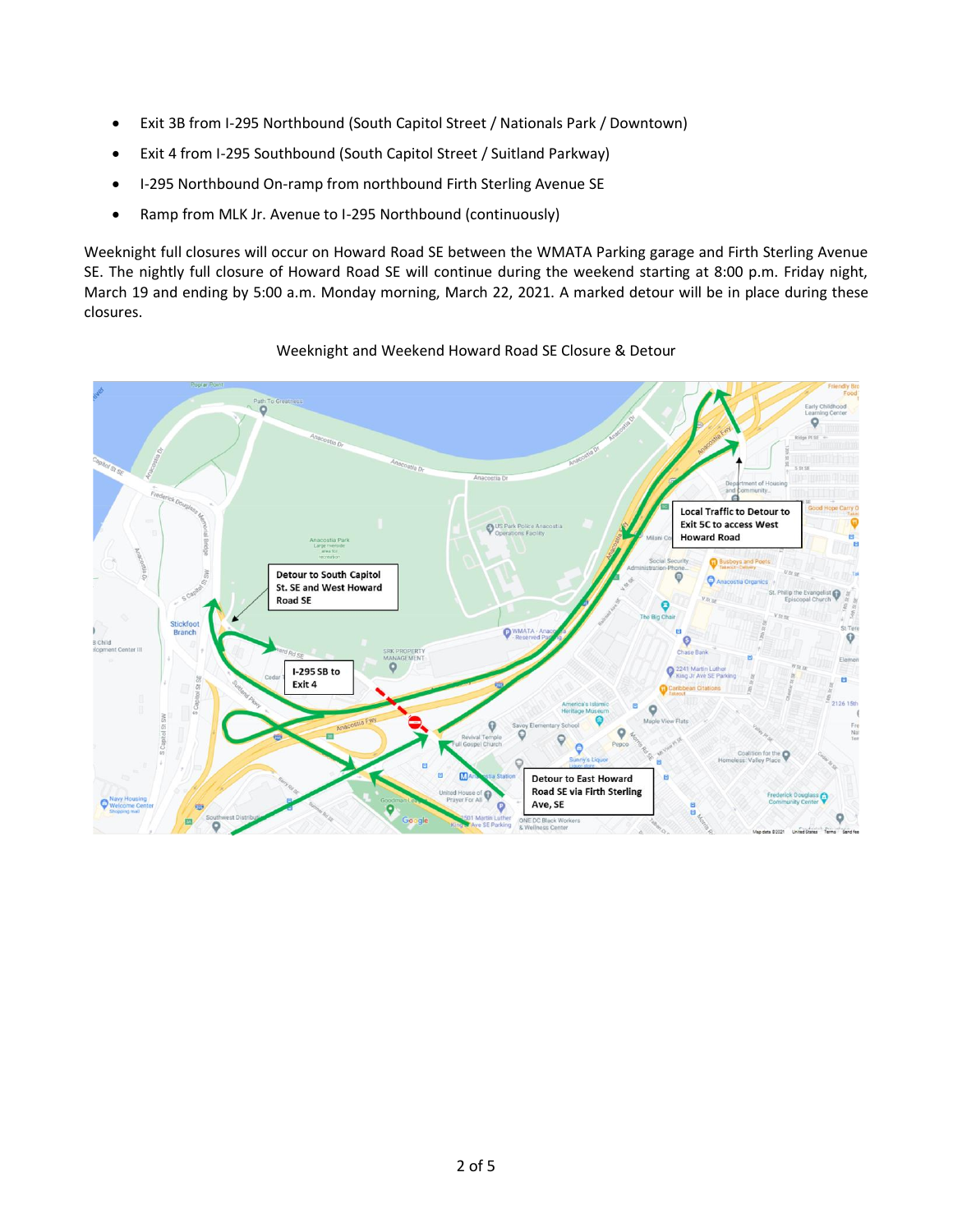Firth Sterling Avenue SE between South Capitol Street SE and St. Elizabeths Avenue SE will be closed nightly between Monday, March 8 and Friday March 12, 2021. During the weekend, this segment of the roadway will also be closed from 8:00 p.m. on Friday, March 19 to 5:00 a.m. on Monday morning, March 22, 2021 as shown in the graphic. A marked detour will be in place during these closures.



Firth Sterling Avenue SE Closure & Detour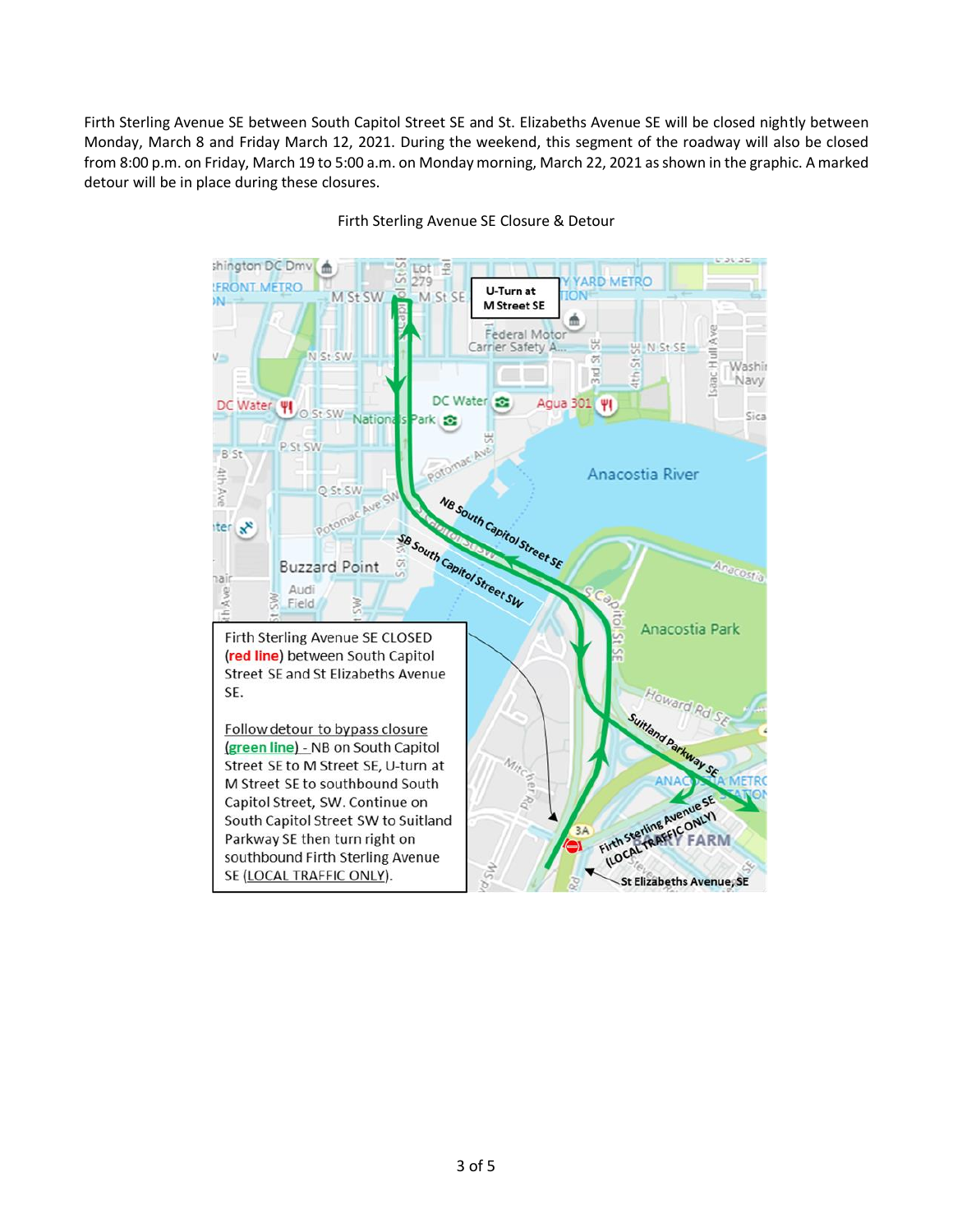Northbound South Capitol Street SE between Potomac Avenue SE and P Street SE will be closed on both Saturday, March 20 and Sunday, March 21 from 5:00 a.m. to 8:00 p.m. as shown in the graphic. A marked detour will be in place during this closure.



NB South Capitol Street SE Closure & Detour at Potomac Avenue SE